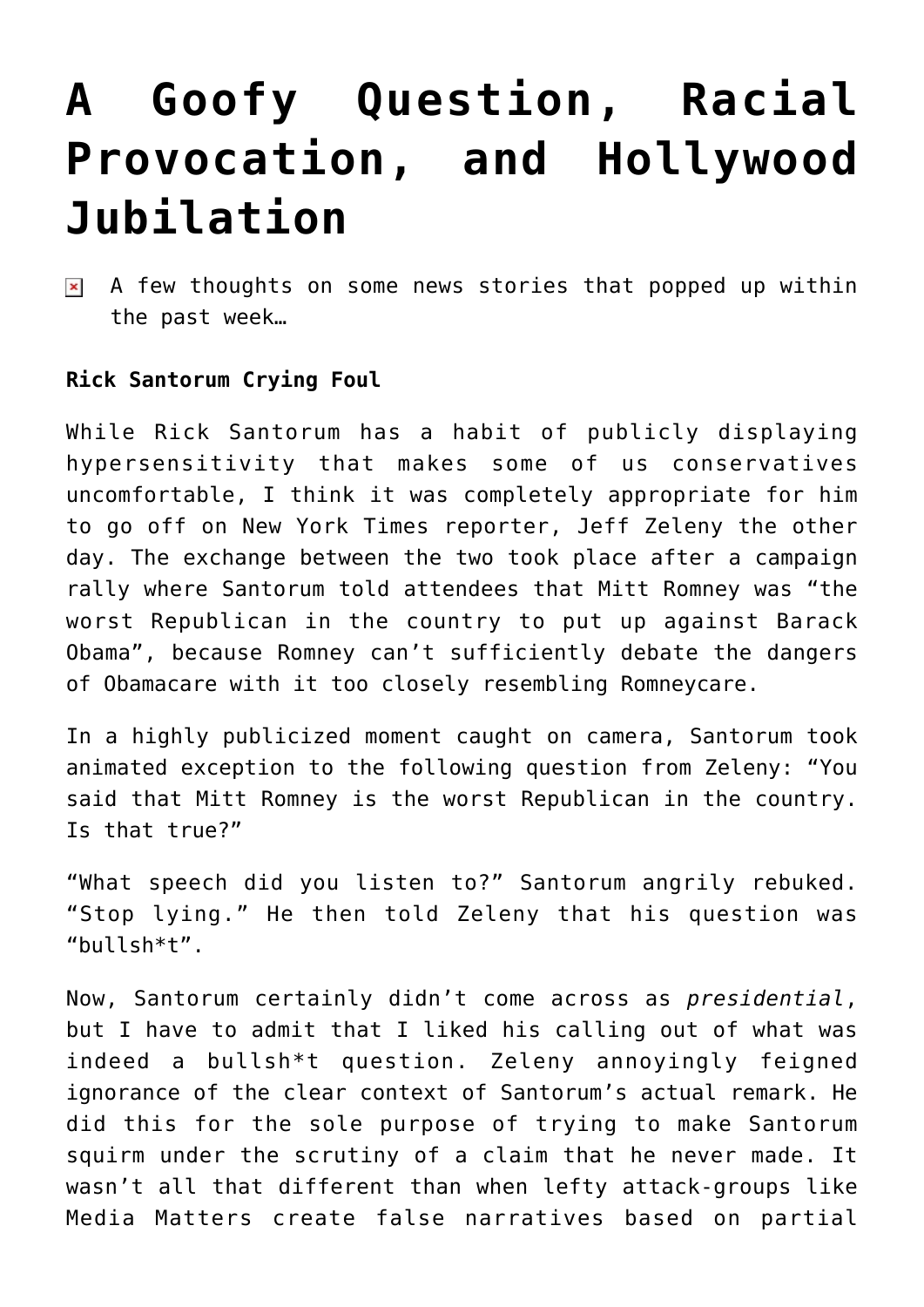statements from the people they choose to slander. Even for an outlet as agenda-driven as the New York Times, this was strikingly immature.

Interestingly, this isn't the first time that Jeff Zeleny has received a lot of media attention for a question he has posed. He's the guy who, in 2009, fawningly presented President Obama with this hardball: "During these first 100 days, what has surprised you the most about this office, enchanted you the most about serving in this office, humbled you the most and troubled you the most?"

Clearly, Zeleny wasn't as *enchanted* with Santorum as he was with Obama.

#### **Trayvon Martin and the Media**

I originally intended on writing a full column this week on the media's handling of the Trayvon Martin story, but after reading [Bernie's excellent column on the topic,](http://www.hdi3.wpengine.com/trayvon-martin-and-media-hypocrisy/) I felt that he echoed my thoughts so precisely that it I didn't have much more to add. I will just say that the knee-jerk presumption of racism in this country is extremely harmful to reasonable and rational thinking. Racism absolutely exists in America. It probably always will to some degree. But the media does a great disservice to our society with their over-eagerness to leap to conclusions of racism whenever tragedy befalls a minority at the hands of a white person (in this case a *white Hispanic,* as the New York Times so interestingly phrased it).

#### **James Cameron Back in the News**

The last time James Cameron made national headlines, it was back in early 2010 when he partook in a heated rant against conservative talk radio host, Glenn Beck and those who he considers to be *global warming deniers*. A self-proclaimed environmentalist, the uber-successful film director has long been an outspoken voice on the danger of man-made global warming. He even admitted in 2009 that his science fiction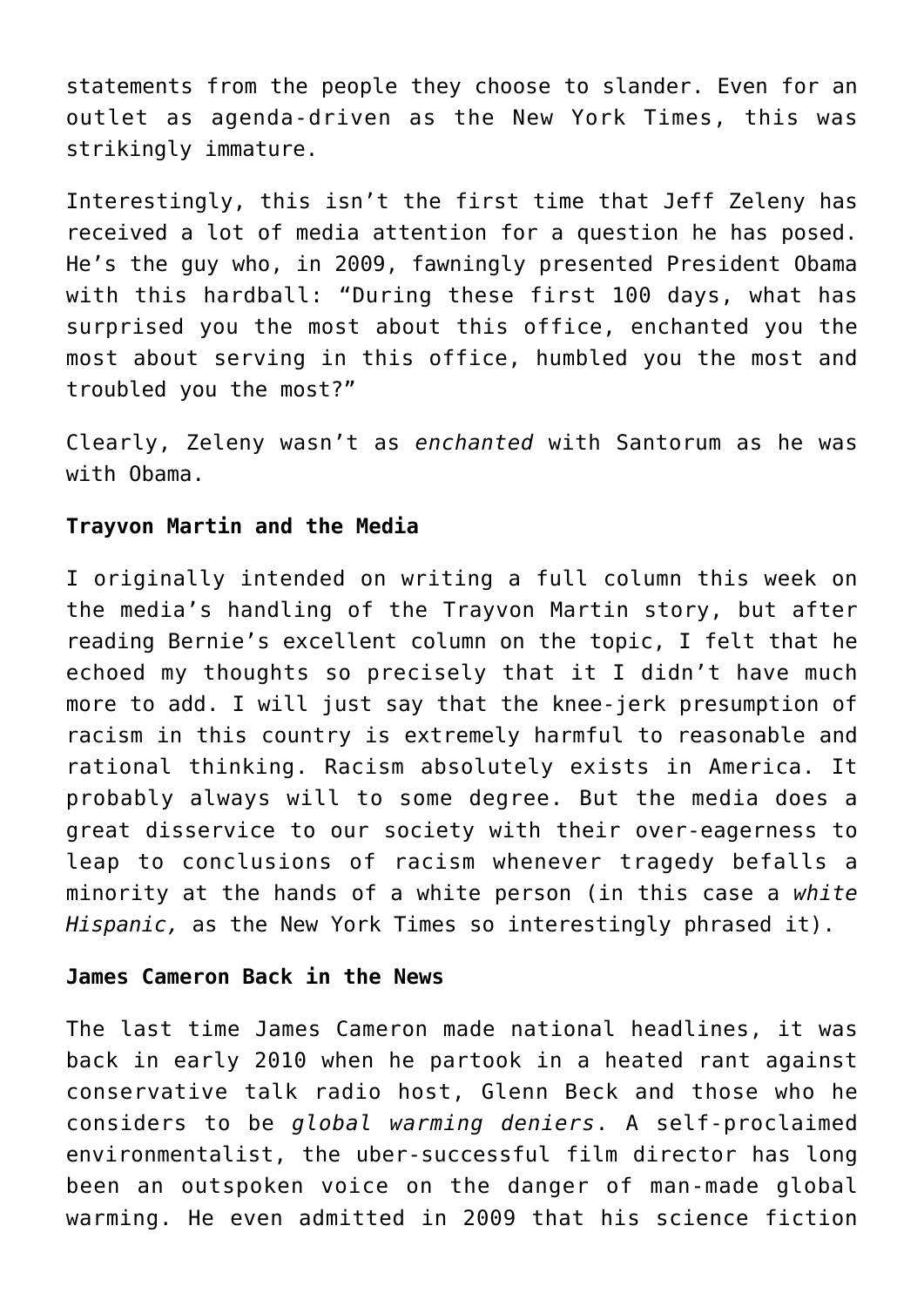movie, *Avatar* was created to bring attention to man's destruction of the environment on our own planet.

This past week, he made headlines again when he completed a submarine dive down to the deepest point of the ocean. In a privately funded, one-man sub that he helped design, Cameron descended nearly seven miles down to the floor of the Pacific Ocean's Mariana Trench where he observed what he described as an "alien world".

I've always admired people who are passionate about their personal interests, especially in the realm of exploration. Cameron is unique from many in that he has the means at his disposal to pursue such extravagant, grandiose dreams. It's a true testament to the power of capitalism – a system that rewards successes (for which he has had many) and gives individuals endless opportunities to achieve truly amazing things.

How interesting it is, then, that Cameron has on numerous occasions blasted greed and wealth, and once told Newsweek that the "evils of the world" can be attributed to the "concentration of wealth and power with a few."

Personally, I'm all for people doing whatever they want with the money they've earned, and I think it's great that Cameron is living large.

But if I were a member of the outspoken, leftist elite, I might find myself questioning how many children could have been fed or sheltered with the *concentrated wealth* that was spent on the four year project. After all, deep sea exploration is incredibly expensive. So expensive that it's usually funded by governments or oil companies. And speaking of oil companies… If I were a self-proclaimed environmentalist, I might find myself questioning what kind of carbon footprint the admittedly self-indulgent project left behind.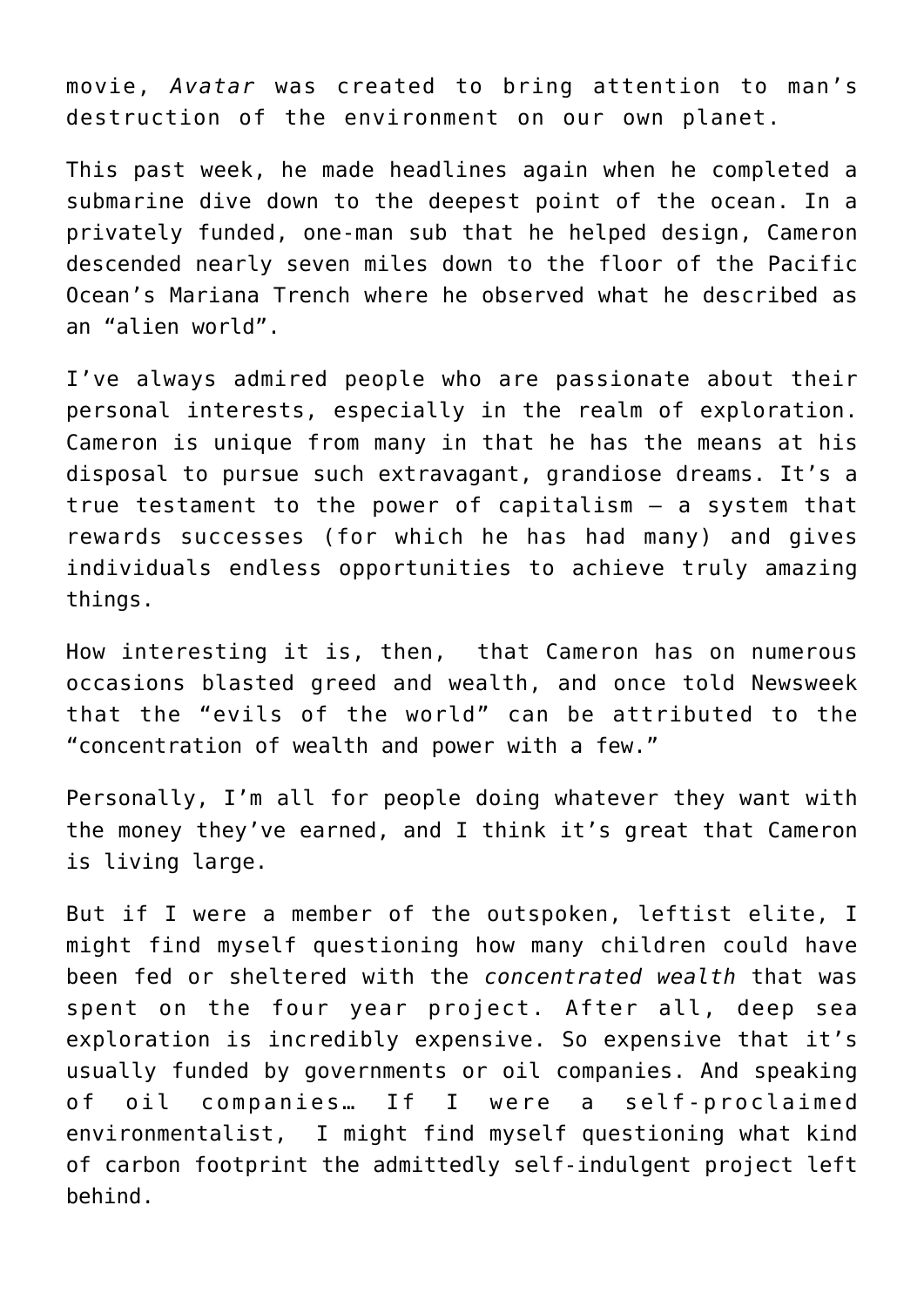Fortunately, I'm neither of those people.

## **Will a Republican Ever Be Portrayed By Someone Who Doesn't Hate Republicans?**

It's no secret that actors in Hollywood overwhelmingly lean left in their political views. That being said, not all of them are chronically angry, attention-seeking provocateurs who take every opportunity to bash *everything conservative*. They may not be any less liberal than the bigmouths… They're just less sanctimonious about it.

Wouldn't it be a nice change if one of *those* people portrayed important Republican figures in film? I ask this question because I find it absolutely remarkable that anytime the role of a well-known Republican leader is cast in a movie, the actor or actress chosen to play the part consistently ends up being one of the hardest left and most self-righteous of the bunch.

This week, it was announced that Hanoi Jane Fonda will be portraying Nancy Reagan in an upcoming movie entitled "The Butler". Playing Richard Nixon in the same film will be John Cusack. This is the same John Cusack who has starred in Republican smear commercials for far left website MoveOn.org, has called for "the satanic death" of GOP leaders, and has compared the notion of repealing minimum wage laws to slavery.

These two are merely the latest additions in a line of participants in this long held tradition that includes James Brolin as Ronald Reagan, Josh Brolin as George W. Bush, Richard Dreyfus as Dick Cheney, and the entire cast of HBO's *Game Change* taking up John McCain's 2008 presidential campaign team.

For these actors, they must relish the opportunity to propagandize to an international audience by demonstrating just how inherently *evil* or *stupid* the objects of their loathing are. Either that, or maybe they're just happy to be